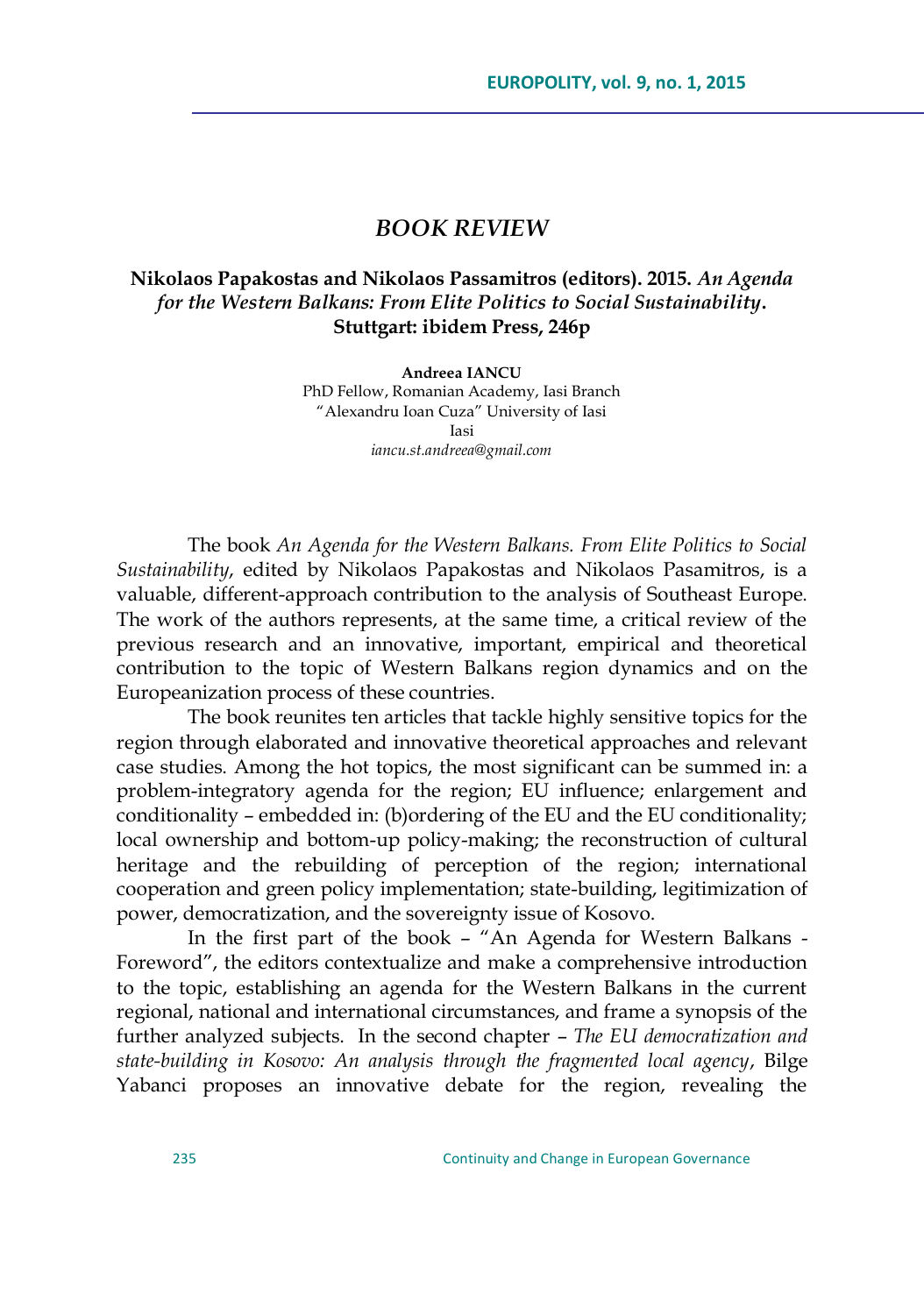importance of considering the local-agency and the domestic dynamics factors in the democratization and state-building processes. In the third part of the book, *(B)ordering in the EU: Croatia"s path toward becoming "European"*, Jennifer L. Titanski-Hooper structures the case-study research on the interesting framework of the (b)ordering concept. The article reunites the debates around the process of Europeanization, which are framed between the perspectives of geographic bordering and of the cultural, political and economic ordering. Stefan Šetkoviš, in *The challenge of promoting green sectors in Serbia: Between international demands, national controversies and sectoral struggles*, emphasizes the necessity of including the Needs Approaches into the macro accounts of policy-making and the Europeanization process. The article is a valuable contribution, due to the multi-level used analytical framework: political system, socio-economic setting and Europeanization policy. The book continues with the contribution of Miruna Troncota*– Still "waiting for Godot" in Sarajevo? Europeanization of Bosnia and Herzegovina – Between the contradiction of EU conditionality and local ownership*. The article problematizes, in a comprehensive analysis, the "never ending governance crisis" and the "blame game" of constitutional reform, within the two-fold explanatory factors: the role of the international community (represented by the EU) and the dynamics of the ownership reform. This contribution is also significant due to the fact that it underlines the necessity of step by step, trust-building activities between all stakeholders in order to achievegenuine policy change. The next study – *Macedonia: The consequences of the political focus on identity and how this affects the Balkans politics and the European integration process*, proposed by Nicholas Rossis, demonstrates that the identity policy and the use of history as a social proof deteriorated the democratic standards in Macedonia and counteracted the efforts that the country makes to move forward to sustainable policy making and Europeanization. In the seventh section of the book – *Reinventing the past: Politics of memory in the post-conflict reconstruction of cultural heritage in Bosnia and Herzegovina*, Tonka Kostadinova approaches the critical issue of politics of memory – as collective and trans-national, the question of peaceful cohabitation of ethnics in Bosnia and Herzegovina and of collective memory as reification for the legitimization of power, in order for the region to be included in the European narrative. Anastas Vangeli's contribution – *On the growing cooperation between China and the Western Balkans*, gives a broader view of the Balkans region, in the context of international economic relations. The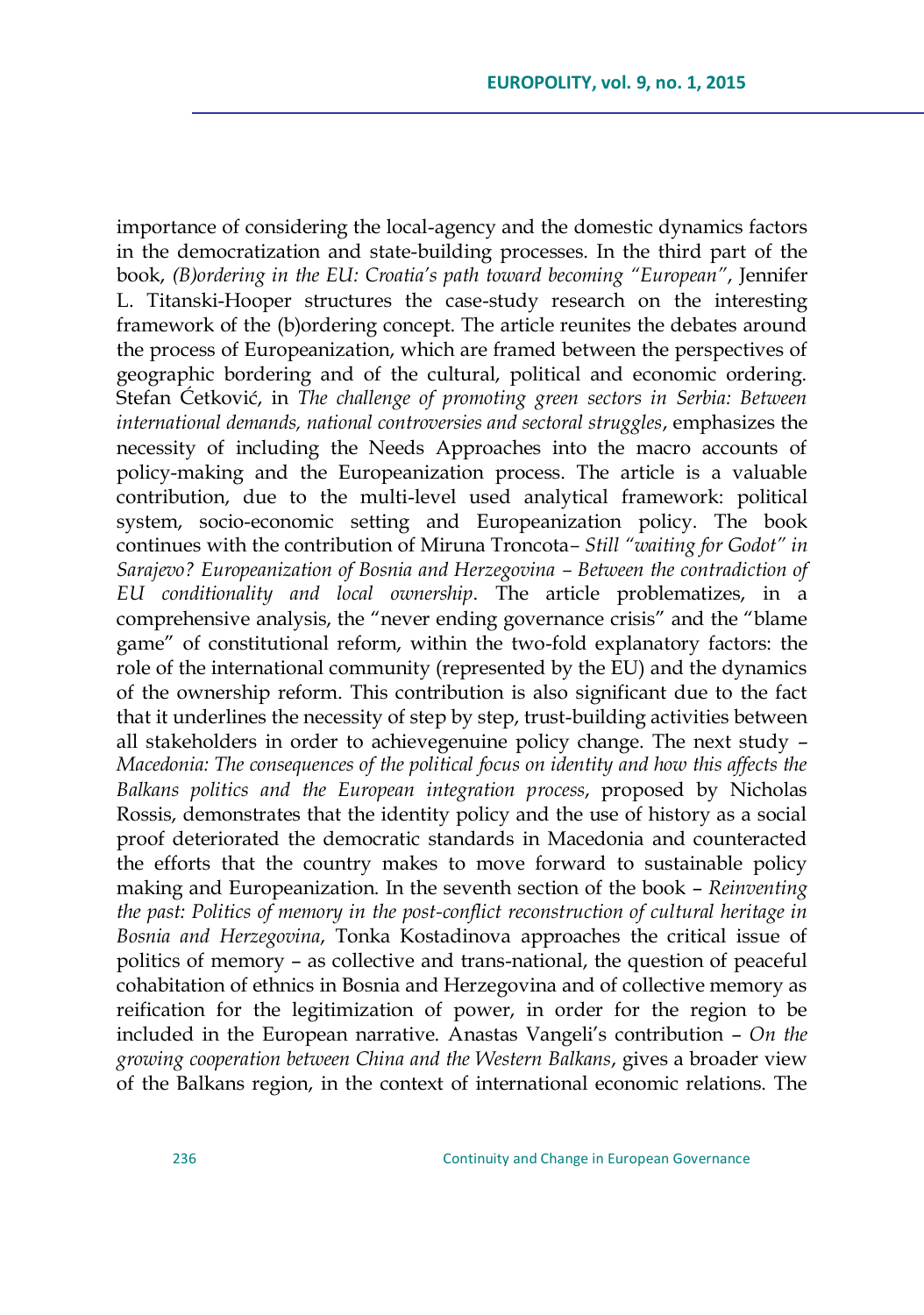author problematizes the potential of the Sino-Balkan cooperation to become anti-European, but concludes that the EU and China actors represent supplementary economic actors in the Western Balkans countries. It is further analyzed in*Statehood without sovereignty: risky negotiations in post-independent Kosovo*, by Alma Vardi-Kesler. The author proposes a new interpretation of the configuration of power in Kosovo through two theoretical models – the political opportunity structure and the collective action frames, reunited in the concept of bifurcated contention. It is emphasized that, taking into consideration the interaction between international authorities, state institutions and local collective actors is an essential step for new analytical and praxis solutions for the process of state-building. The last part of the book – *Western Europe, Western Balkans: Barriers to cross-cultural encounter*, written by Tom Phillips, using the "template" analysis of culture, focuses on the framework of stereotypes and misperceptions from which the West perceives the Balkans, despite the internal efforts of the countries to remove the bad image they inherited.

The importance of this volume is derived from the actuality of the debated topic, Western Balkans countries, from the perspective of European enlargement and the necessity of rethinking the internal policy-making process, in order to reach regional cooperation and internally-driven reforms. The book underlines the need for changing the strategies of policy-making from a top-down to a bottom-up approach, in order to solve the region's endemic multi-dimensional problems. Nonetheless, the value of this work is also given by the fact that it questions, on specific case studies, the efficiency of the European Union's top-down goal-oriented policies and its modus operandi in the region. The puzzle of the book is compounded, as the editors mention, on three interdependent criteria: images – of self and of the other; actorness – political solutions as not being free of reactions and the question of neutral involvement; and sustainability – the need for new cross-cutting and bottomup approach reforms for the region.

As shown in the brief previous analysis, this study is a compelling unitary collection of multidisciplinary researches that focus on the "imagined region of the Balkans" and the Europeanization process from a new perspective. The book can be commended for its clarity, continuity and good organization. Therefore, *An Agenda for the Western Balkans. From Elite Politics to Social Sustainability*, edited by Nikolaos Papakostas and Nikolaos Pasamitros,